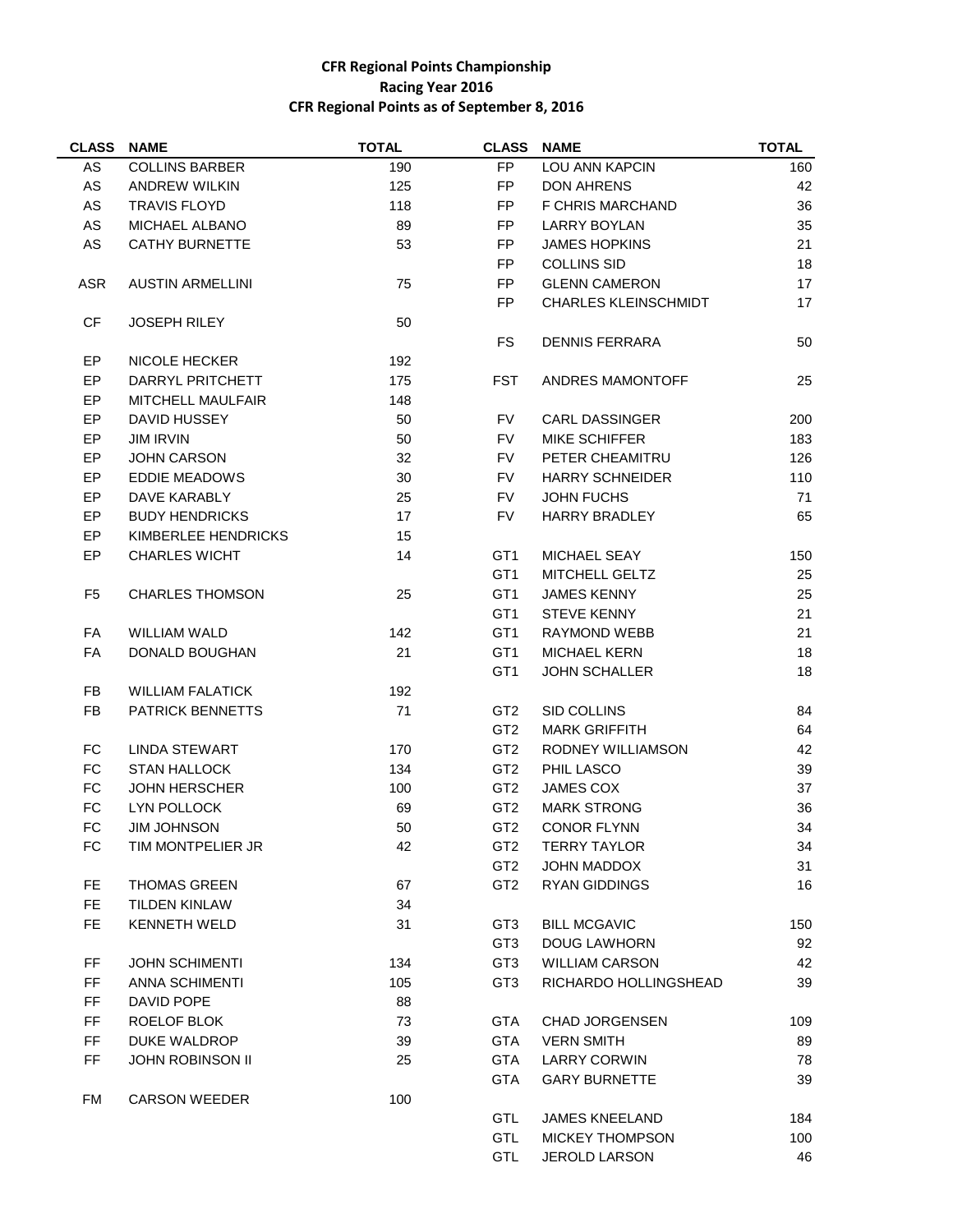| <b>CLASS</b> | <b>NAME</b>               | <b>TOTAL</b> | <b>CLASS</b> | <b>NAME</b>                 | <b>TOTAL</b>     |
|--------------|---------------------------|--------------|--------------|-----------------------------|------------------|
| HP           | <b>GERALD WILCOX</b>      | 170          | <b>ITB</b>   | <b>MIKE MCCORMICK</b>       | 146              |
| HP.          | W GRIFFIN                 | 96           | <b>ITB</b>   | <b>DAVID ELLIS-BROWN</b>    | 134              |
| HP           | <b>MIKE OGREN</b>         | 96           | <b>ITB</b>   | PETER MCCORMICK             | 120              |
| HP           | MEREDYDD FRANCKE          | 64           | <b>ITB</b>   | <b>JOSH BALDWIN</b>         | 107              |
| HP           | <b>JOHN KISH</b>          | 59           | <b>ITB</b>   | <b>MANNY FORTEZA</b>        | 103              |
| HP           | <b>BOB HESS</b>           | 57           | <b>ITB</b>   | <b>CHARLES O'TOOLE</b>      | 102              |
| HP           | ALAN HULSE II             | 50           | <b>ITB</b>   | <b>JIM BALDWIN</b>          | 64               |
| HP           | <b>LOUIS BOUSTANI</b>     | 46           | <b>ITB</b>   | <b>MATTHEW SIMMONS</b>      | 51               |
| HP           | <b>KERRY FOOTE</b>        | 38           | <b>ITB</b>   | DAVID TILL                  | 48               |
| HP           | <b>TIM SLATER</b>         | 35           | <b>ITB</b>   | <b>MICHAEL HORN</b>         | 47               |
| <b>HP</b>    | <b>DONN HOBBS</b>         | 34           | <b>ITB</b>   | <b>STEVE GRANT</b>          | 35               |
| HP           | <b>DON LOFTIS</b>         | 16           | <b>ITB</b>   | DAVID BOLES                 | 25               |
| <b>HP</b>    | <b>JAMES ZIRKEL</b>       | 15           | <b>ITB</b>   | <b>TAD BOWLING</b>          | 23               |
|              |                           |              | <b>ITB</b>   | <b>EDWIN PRADO</b>          | 21               |
| ISE30        | <b>SCOTT MCKAY</b>        | 46           | <b>ITB</b>   | <b>MICHAEL ULBRIK</b>       | $10$             |
| <b>ISE30</b> | <b>OLIVIER BELLANGER</b>  | 32           | <b>ITB</b>   | <b>WILLIAM YATES</b>        | $\boldsymbol{9}$ |
|              |                           |              | <b>ITB</b>   | <b>PAUL MCCORMICK</b>       | $\overline{7}$   |
| IT7          | <b>ERIC MOYE</b>          | 223          |              |                             |                  |
| IT7          | <b>BRIAN MOYE</b>         | 187          | <b>ITC</b>   | <b>MIKI MOERWALD</b>        | 146              |
| IT7          | DAVID MOYE                | 145          | <b>ITC</b>   | <b>MARK BRACKETT</b>        | 131              |
| IT7          | <b>MICAL FOUNTAIN</b>     | 132          | <b>ITC</b>   | <b>JIM WAECHTER</b>         | 92               |
| IT7          | LON CAREY                 | 100          | <b>ITC</b>   | <b>BILL MCCOIN</b>          | 88               |
| IT7          | <b>BOB EATON</b>          | 73           | <b>ITC</b>   | <b>STEVE DAVIS</b>          | 35               |
| IT7          | <b>JERMAINE WALTERS</b>   | 66           | <b>ITC</b>   | <b>SCOTT LARSON</b>         | 34               |
| IT7          | <b>KENNETH O WALTERS</b>  | 33           | <b>ITC</b>   | <b>WILLIAM EGAN</b>         | 32               |
|              |                           |              | <b>ITC</b>   | <b>B H (BARRIE) BATCHIN</b> | 15               |
| <b>ITA</b>   | <b>BARRY BURGOON</b>      | 225          |              |                             |                  |
| <b>ITA</b>   | PETER BURRIS-MEYER        | 190          | <b>ITO</b>   | PAUL TROUP                  | 142              |
| <b>ITA</b>   | <b>STEVE ELICATI</b>      | 168          | <b>ITO</b>   | KIMBERLEE HENDRICKS         | 50               |
| <b>ITA</b>   | <b>KENNETH TAYLOR</b>     | 97           | <b>ITO</b>   | <b>CHRIS DI MARCO</b>       | 42               |
| <b>ITA</b>   | <b>CALLUM HAY</b>         | 94           |              |                             |                  |
| <b>ITA</b>   | PAUL MCNAMARA             | 94           | <b>ITR</b>   | RALPH RADHAY                | 92               |
| <b>ITA</b>   | <b>GARRETT RICHARDSON</b> | 82           | <b>ITR</b>   | <b>DONALD SIMMONS</b>       | 82               |
| <b>ITA</b>   | <b>ERNEST TAYLOR</b>      | 81           | <b>ITR</b>   | <b>LAWRENCE FITTERMAN</b>   | 50               |
| <b>ITA</b>   | RUSSELL MCMULLAN          | 46           | <b>ITR</b>   | JOHN MADDOX                 | 50               |
| <b>ITA</b>   | <b>TODD BURAS</b>         | 39           | <b>ITR</b>   | <b>LINDEN PARCHMENT</b>     | 46               |
| ITA          | <b>STEVE KNOB</b>         | 36           | <b>ITR</b>   | <b>MARK NASRALLAH</b>       | 17               |
| ITA          | ROBERT (ROBIN) LANGLOTZ   | 36           |              |                             |                  |
| ITA          | PHILIP ADAMS              | 32           | <b>ITS</b>   | <b>CHARLIE LOWRANCE</b>     | 229              |
| <b>ITA</b>   | SAMUEL LECHTNER           | 31           | <b>ITS</b>   | <b>MANNY SIMOES</b>         | 140              |
| ITA          | <b>DAVID ROSCKOWFF</b>    | 25           | <b>ITS</b>   | RICHARD GALLUP              | 119              |
| ITA          | <b>FRANK SHANABERGER</b>  | 25           | <b>ITS</b>   | ROB LANGLEY                 | 117              |
| ITA          | <b>JAMES SMITH</b>        | 25           | <b>ITS</b>   | <b>JOHN CARTER</b>          | 102              |
| ITA          | JOHN MASSE                | 24           | <b>ITS</b>   | <b>KEITH GOLDIN</b>         | 96               |
| <b>ITA</b>   | <b>BOB BURRIS</b>         | 22           | <b>ITS</b>   | <b>CLIFFORD RHOADES</b>     | 77               |
| <b>ITA</b>   | LUIS PEQUITO              | 18           | <b>ITS</b>   | <b>MARC DANA</b>            | 63               |
| ITA          | JANET MARNANE             | 16           | <b>ITS</b>   | <b>BRUCE ANDERSEN</b>       | 56               |
| ITA          | PAUL SCHWEMMER            | 16           | <b>ITS</b>   | <b>STEVE MURRAY</b>         | 49               |
| ITA          | ROBERT P LOGSDON          | 11           | <b>ITS</b>   | <b>SCOTT RICHARDS</b>       | 42               |
| <b>ITA</b>   | <b>ERIC SERVICK</b>       | 9            | <b>ITS</b>   | <b>SCOTT LAWRENCE</b>       | 41               |
|              |                           |              | <b>ITS</b>   | <b>KENT HOFFMAN</b>         | 39               |
|              |                           |              | <b>ITS</b>   | <b>STEVE GOLDIN</b>         | 37               |
|              |                           |              | <b>ITS</b>   | <b>JASON DAHDAH</b>         | 34               |
|              |                           |              | <b>ITS</b>   | <b>CLIFF HUFF</b>           | 33               |

ITS KENNETH WEST 32 ITS MEGAN PIRROTTA 29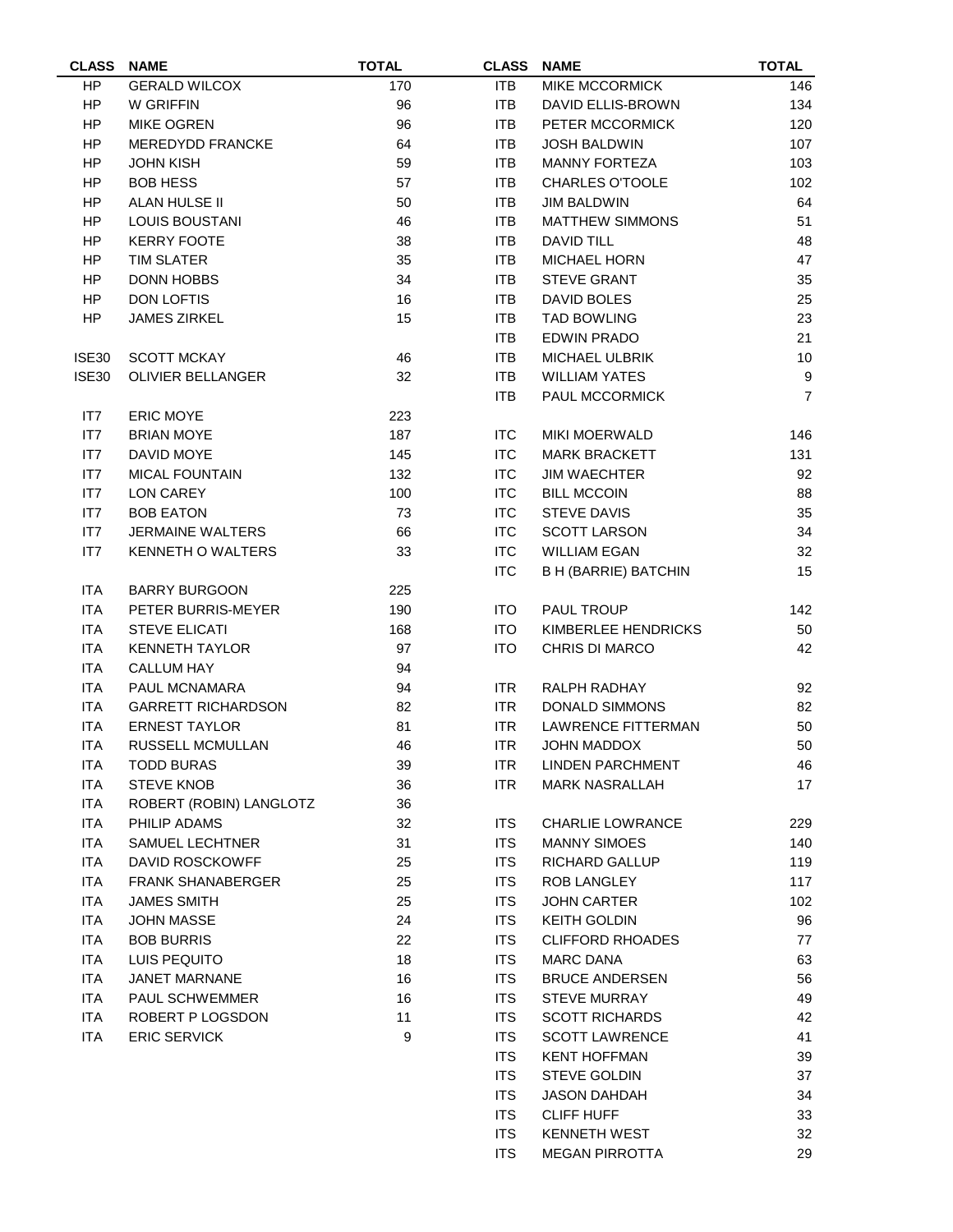| <b>CLASS</b>   | <b>NAME</b>              | <b>TOTAL</b>   | <b>CLASS</b>    | <b>NAME</b>              | <b>TOTAL</b>              |
|----------------|--------------------------|----------------|-----------------|--------------------------|---------------------------|
| <b>ITS</b>     | continued                |                | <b>SM</b>       | continued                |                           |
| <b>ITS</b>     | <b>DAVID LAVENHAGEN</b>  | 27             | SM              | <b>AUSTIN LAWRENCE</b>   | $\overline{7}$            |
| <b>ITS</b>     | <b>MENAS AKARJALIAN</b>  | 26             | <b>SM</b>       | <b>MATTHEW CARMAN</b>    | 6                         |
| <b>ITS</b>     | <b>GRAHAM PARTAIN</b>    | 22             | <b>SM</b>       | <b>CHAD JORGENSEN</b>    | $\sqrt{5}$                |
| <b>ITS</b>     | <b>MARK PATERNITI</b>    | 22             | SM              | <b>GREG KIMBLE</b>       | $\overline{5}$            |
| <b>ITS</b>     | <b>MICHAEL PICARD</b>    | 22             | <b>SM</b>       | <b>MIKE TEARNEY</b>      | $\mathbf 5$               |
| <b>ITS</b>     | JEFFREY LABOUNTY         | 21             | <b>SM</b>       | <b>BRIAN WARD</b>        | $\overline{5}$            |
| <b>ITS</b>     | <b>JOHN RUCKER</b>       | 17             | <b>SM</b>       | <b>RICHARD HARRIS</b>    | $\overline{\mathbf{4}}$   |
| <b>ITS</b>     | <b>DANIELLE PARDUS</b>   | 16             | <b>SM</b>       | <b>CLINT HOFFMAN</b>     | $\overline{\mathbf{4}}$   |
| <b>ITS</b>     | <b>JON HALL</b>          | 15             | <b>SM</b>       | MICHAEL STOREY           | $\overline{\mathbf{4}}$   |
| <b>ITS</b>     | <b>MATTHEW NEWCOMER</b>  | 15             | <b>SM</b>       | MICHAEL VAN EEPOEL       | 4                         |
| <b>ITS</b>     | <b>RICHARD HARRIS</b>    | 14             | <b>SM</b>       | <b>DAVID PAZDUR</b>      | $\ensuremath{\mathsf{3}}$ |
| <b>ITS</b>     | <b>JOHN WATSON</b>       | 12             | <b>SM</b>       | SELIN ROLLAN             | $\ensuremath{\mathsf{3}}$ |
| <b>ITS</b>     | <b>DERIK ROYAL</b>       | 11             | SM              | <b>RICK ADAMCZYK</b>     | $\boldsymbol{2}$          |
| <b>ITS</b>     | MITCHELL MAULFAIR        | $\overline{7}$ | <b>SM</b>       | <b>ALFRED THOMAS</b>     | $\overline{c}$            |
|                |                          |                | <b>SM</b>       | <b>ERNIE WILDING</b>     | $\mathbf{1}$              |
| P <sub>1</sub> | <b>ERIC MCCOY</b>        | 96             |                 |                          |                           |
| P <sub>1</sub> | <b>DENNIS DOBKIN</b>     | 25             | SM <sub>5</sub> | PATSY ZYMOWSKI           | 50                        |
|                |                          |                |                 |                          |                           |
| P <sub>2</sub> | ROBIN BONANNO            | 219            | <b>SMSE</b>     | <b>DAVID JOHNSON</b>     | 200                       |
| P <sub>2</sub> | MICHAEL STRASSER         | 96             | <b>SMSE</b>     | <b>MARC KINLEY</b>       | 199                       |
| P <sub>2</sub> | ED RONSHAUSEN            | 42             | <b>SMSE</b>     | <b>JOHN WILDING</b>      | 198                       |
| P <sub>2</sub> | <b>VICTOR CULBERTSON</b> | 37             | <b>SMSE</b>     | <b>CALLUM HAY</b>        | 155                       |
| P <sub>2</sub> | SHERRY DOWLING           | 18             | <b>SMSE</b>     | <b>FRANK SHANABERGER</b> | 114                       |
|                |                          |                | <b>SMSE</b>     | <b>KEVIN KOELEMEYER</b>  | 86                        |
| <b>SE-30</b>   | <b>OLIVIER BELLANGER</b> | 35             | <b>SMSE</b>     | <b>RON OLEWINSKI</b>     | 81                        |
| <b>SE-30</b>   | <b>JASON GREENE</b>      | 34             | <b>SMSE</b>     | NILO AYUYAO              | 76                        |
|                |                          |                | <b>SMSE</b>     | <b>BILL SATTERFIELD</b>  | 53                        |
| <b>SM</b>      | <b>JOHN DAVISON</b>      | 178            | SMSE            | <b>MARK MCCALLISTER</b>  | 44                        |
| <b>SM</b>      | <b>CORY COLLUM</b>       | 132            | SMSE            | <b>JOHN ADAMCZYK</b>     | 39                        |
| <b>SM</b>      | <b>PRESTON PARDUS</b>    | 103            | <b>SMSE</b>     | NICHOLAS SORIANO         | 35                        |
| <b>SM</b>      | <b>JEFF LABOUNTY</b>     | 101            | <b>SMSE</b>     | DAVID BROWN              | 28                        |
| <b>SM</b>      | <b>JOHN CARTER</b>       |                | <b>SMSE</b>     | <b>JACOB WALLACE</b>     | 14                        |
|                | <b>STEVE MURRAY</b>      | 96             |                 |                          |                           |
| <b>SM</b>      |                          | 72             |                 |                          |                           |
| <b>SM</b>      | <b>GARY FRIERSON</b>     | 68             | <b>SPO</b>      | DAVID MCCAULEY           | 167                       |
| SM             | <b>SCOTT LAWRENCE</b>    | 67             | <b>SPO</b>      | <b>BILL STEWART</b>      | 67                        |
| SM             | <b>WESLEY SAUNDERS</b>   | 63             | <b>SPO</b>      | MIKE DECESARE            | 55                        |
| SM             | <b>ADREN HANCE III</b>   | 53             | <b>SPO</b>      | <b>CARL BUSSARD</b>      | 53                        |
| <b>SM</b>      | <b>SELIN M ROLLAN</b>    | 46             | <b>SPO</b>      | LEE ARNOLD               | 42                        |
| SM             | <b>CHRIS MASON</b>       | 43             | <b>SPO</b>      | CARL BOYD                | 42                        |
| SM             | <b>JAMIE TUCKER</b>      | 43             | <b>SPO</b>      | <b>TIMOTHY SMITH</b>     | 39                        |
| <b>SM</b>      | JOHN WILDING             | 34             | <b>SPO</b>      | <b>WILLIAM PREUSCH</b>   | 36                        |
| <b>SM</b>      | <b>RENE BADIA JR</b>     | 30             | <b>SPO</b>      | <b>GENE PAUL</b>         | 35                        |
| SM             | <b>TODD BURAS</b>        | 28             | <b>SPO</b>      | <b>ERIC SERVICK</b>      | 34                        |
| <b>SM</b>      | <b>CHRIS FULTON</b>      | 27             | <b>SPO</b>      | <b>TROY THOMPSON</b>     | 34                        |
| <b>SM</b>      | <b>KEVIN FARRELL</b>     | 18             | <b>SPO</b>      | <b>MARK ALLISON</b>      | 30                        |
| <b>SM</b>      | ANDREW CHARBONNEAU       | 17             | <b>SPO</b>      | MICHAEL WILLIAMSON       | 30                        |
| <b>SM</b>      | <b>DENNY HARRELL</b>     | 16             | <b>SPO</b>      | MARK (SQUEAK) KENNEDY    | 25                        |
| SM             | <b>JOHN LETTIERI</b>     | 15             | <b>SPO</b>      | ROBERT LOGSDON           | 25                        |
| <b>SM</b>      | <b>KENT HOFFMAN</b>      | 14             |                 |                          |                           |
| SM             | <b>JOHN WATSON</b>       | 14             |                 |                          |                           |
| SM             | RENE M BODJA JR          | 13             |                 |                          |                           |
| <b>SM</b>      | <b>DERIK ROYAL</b>       | 11             |                 |                          |                           |
| <b>SM</b>      | DAVID BROWN              | $10$           |                 |                          |                           |
| <b>SM</b>      | <b>DOUG WILLIAMS</b>     | 9              |                 |                          |                           |

SM JOSEPH HUCKER 7